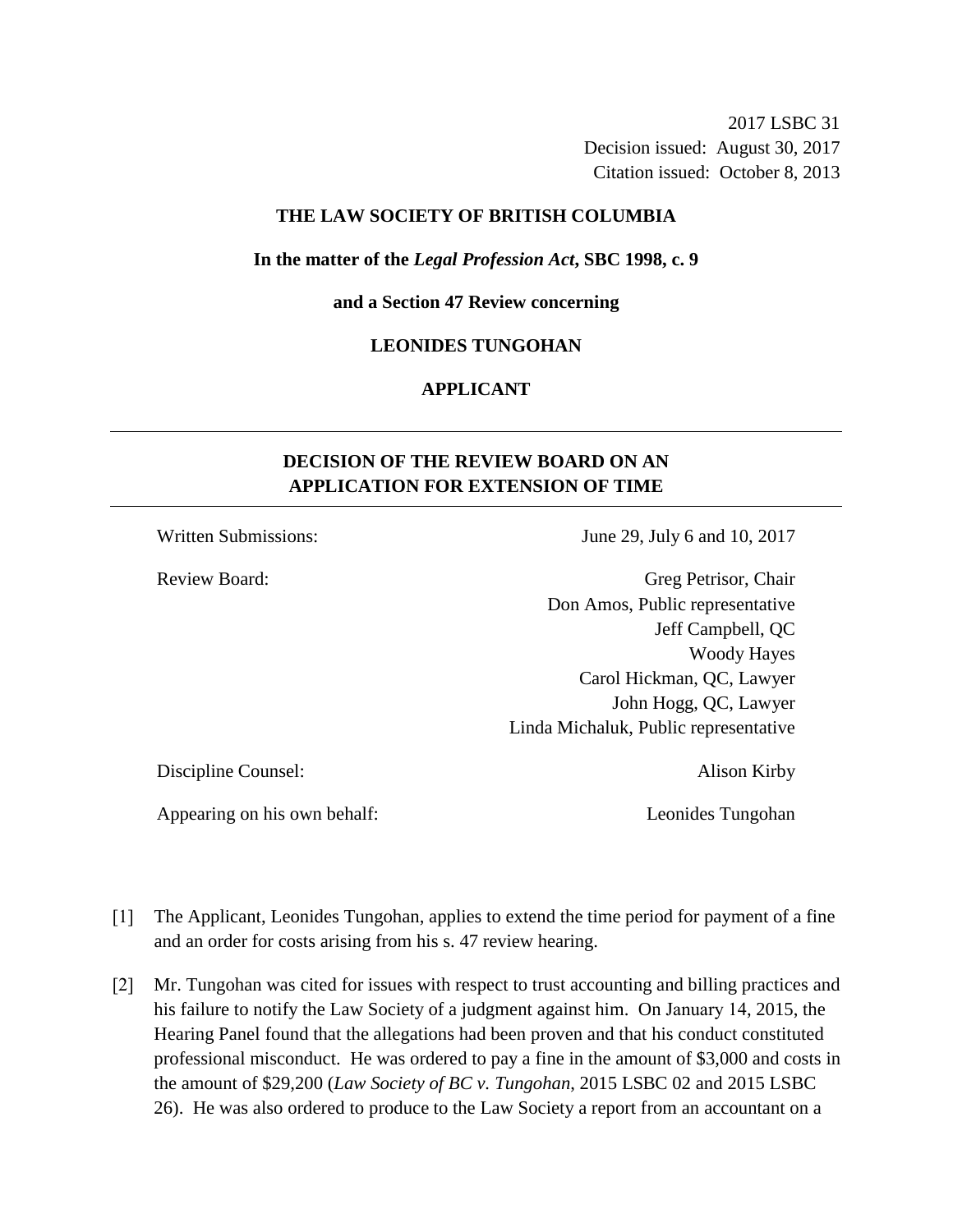quarterly basis, confirming that his trust and general accounts are in compliance with Law Society accounting rules.

- [3] The fine was ordered to be paid by August 31, 2015. The costs were ordered to be paid within one year of the decision (June 5, 2016).
- [4] The Applicant filed an application for review of both the Hearing Panel's Decision on Facts and Determination and its Decision on Disciplinary Action, pursuant to s. 47 of the *Legal Profession Act*. He also applied for a stay of the orders pending the review, pursuant to Rule 5-20(3) of the Law Society Rules. The application for a stay was granted (*Law Society of BC v. Tungohan,* 2015 LSBC 54).
- [5] The s. 47 review was heard by this Review Board and was dismissed on December 12, 2016 (*Law Society of BC v. Tungohan,* 2016 LSBC 45). The Hearing Panel's decision on penalty was confirmed.
- [6] In light of the dismissal of the s. 47 review, the Applicant was required to pay the fine by March 12, 2017 (three months from the date of the Review Board decision) and the hearing costs of \$29,200 by December 12, 2017.
- [7] The Applicant has not paid the fine. He did not file an application for an extension of time to pay the fine before the date upon which it was due.
- [8] The parties made written submissions on costs of the s. 47 review hearing, and also sought clarification regarding the accountant's report. The request for clarification involved the question of whether the time period for the accountant's review should include the time period since the Hearing Panel's decision. The Review Board issued a decision on May 29, 2017 directing that the accountant's report should cover the time period since the Hearing Panel's decision (*Law Society of BC v. Tungohan,* 2017 LSBC 19). The Review Board directed that the first accounting report be produced by June 29, 2017.
- [9] The Review Board also considered the parties' submissions on costs. The relevant factors in determining an order for costs include the financial circumstances of the lawyer and the extent to which the conduct of the lawyer had resulted in the inflation of costs in the proceedings. After considering the submissions and all the circumstances, the Review Board ordered that the Applicant pay costs of the s. 47 review in the amount of \$12,119.96.
- [10] We are advised that the Applicant has filed Notices of Appeal in the British Columbia Court of Appeal with respect to the decisions of the Review Board in both the s. 47 review and the decision on clarification and costs. The filing of an appeal does not suspend the Applicant's obligations arising from the costs orders and the fine.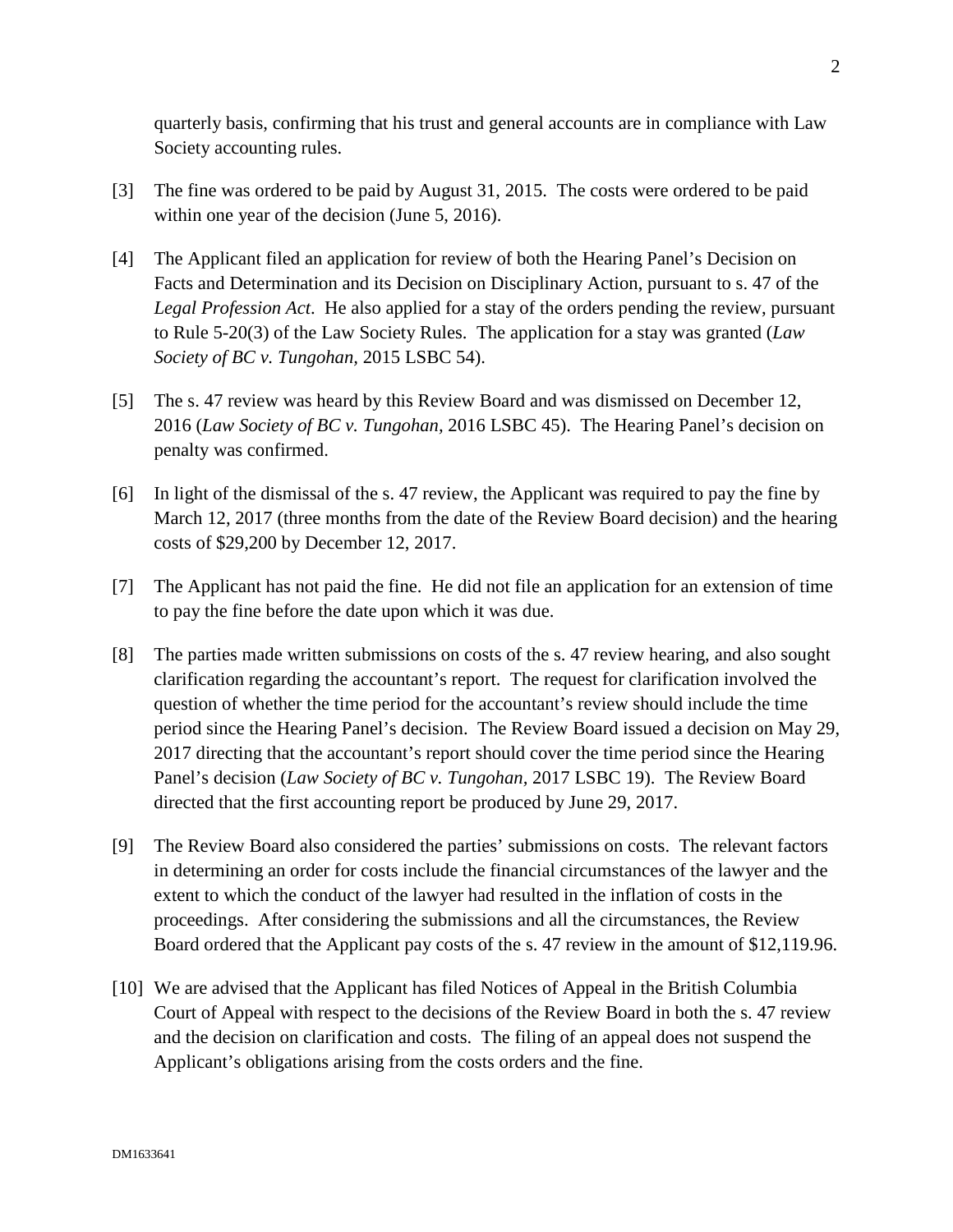- [11] The accounting report was due by June 29, 2017. On that date, the Applicant submitted a request to the Law Society for "deferment of the enforcement" of the payment of fine, the obligation to produce the accounting report, and payment of the Review Board's costs order. No legal authority was cited for this request. However, the Law Society has referred the Applicant's request to this Review Board as an application for an extension of time pursuant to Rule 5-12 of the Law Society Rules.
- [12] In the Applicant's submissions in support of deferment of the fine and costs, he refers to evidence before the Review Board regarding his professional income and billing information for the years 2012 to 2015. It is clear that the Applicant earned little professional income from practising law during that time period. However, the Applicant acknowledged in his testimony before the Review Board having financial assets including investments and real property.
- [13] The fine in this matter is relatively modest. It remains unpaid. The Applicant did not apply for an extension of the time period for payment of the fine before it was due. It is now several months overdue. The Respondent has not advised that he has applied for a stay of the orders pending the hearing of his appeal.
- [14] The Applicant has also not provided the accounting report that was determined to be necessary to ensure that he is properly managing his billing and trust obligations. The Applicant referred in his submissions to accounting reports that have been generated pursuant to regulatory requirements of the Law Society. It is not clear, however, that any such reports fulfill the requirements of the order in these proceedings. On the last day that he was to submit the accountant's report pursuant to the order of this Review Board, he forwarded this request for "deferment".
- [15] This is an unacceptable pattern of disregard for the professional obligations arising from these proceedings. Compliance with disciplinary orders is not optional.
- [16] The Hearing Panel's decision to require accounting reports was based on its concern that the Applicant did not appreciate his obligations under the Law Society billing and trust accounting rules. The Panel considered that the public interest required regular review by an accountant. This Review Board also found that the public interest requires that the Applicant's billing practices be monitored.
- [17] The fact that the decisions have been appealed does not alleviate the concerns that have been expressed in these proceedings that oversight by an accountant is necessary. The request to defer the obligation to submit an accountant's report by an accountant approved of by the Law Society is dismissed.